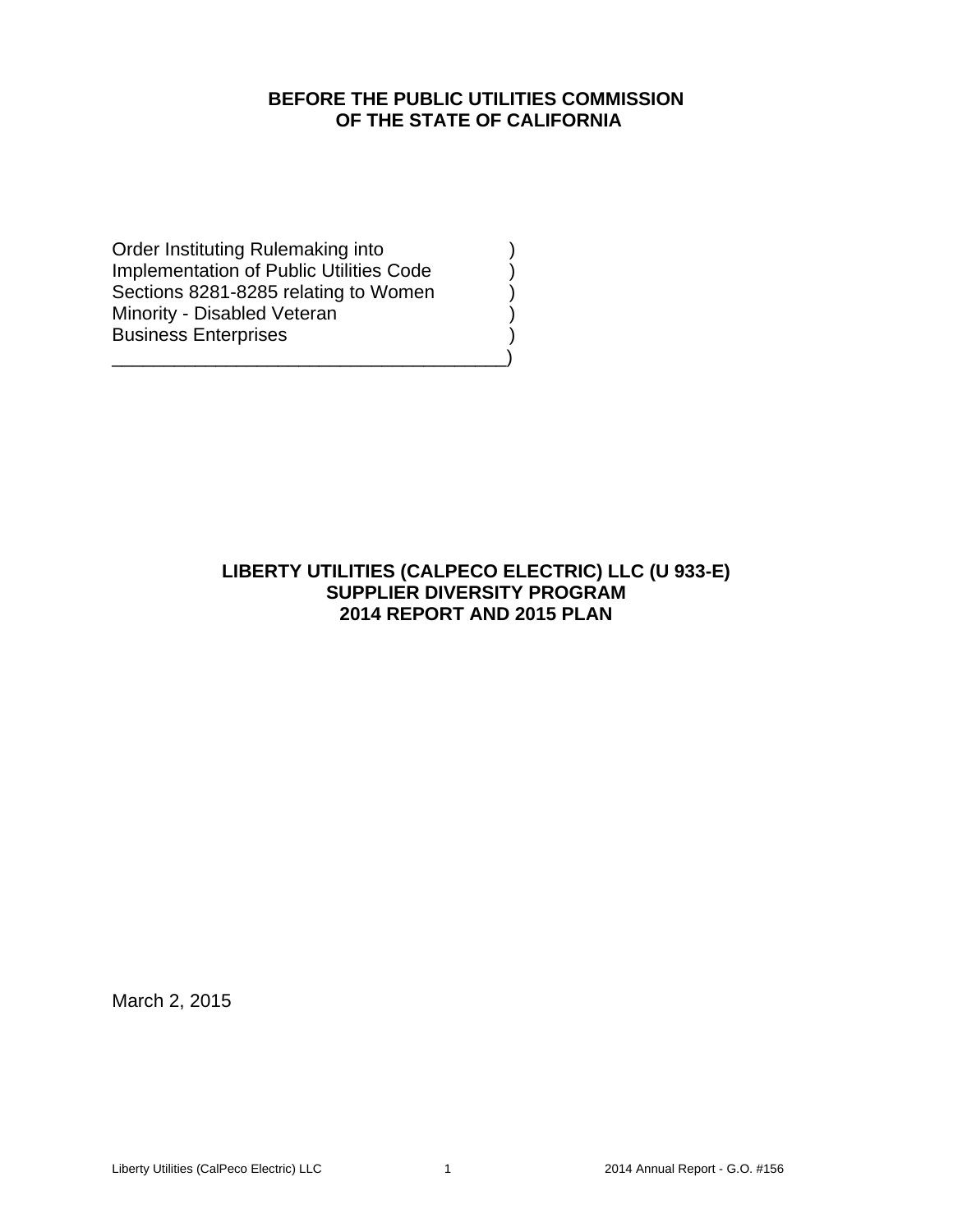## **Liberty Utilities (CalPeco Electric) LLC 2014 Annual Report & 2015 Annual Plan**

### **TABLE OF CONTENTS**

| $G.0.$ #156<br><b>Section</b> | <b>Description</b>                                                                | Page<br><b>Number</b> |
|-------------------------------|-----------------------------------------------------------------------------------|-----------------------|
|                               | 2014 Annual Report                                                                |                       |
|                               | <b>Annual Report</b>                                                              | 3                     |
|                               | <b>Introduction and Executive Summary</b>                                         | 3                     |
| 9.1.1                         | Description of Program Activities - Internal & External                           | 4                     |
| 9.1.2                         | Utility Supplier Diversity Program Annual Results - Statistical Reports           | $5 - 9$               |
| 9.1.3                         | Itemization of Program Expenses                                                   | 10                    |
| 9.1.4                         | Description of the Progress in Meeting or Exceeding Set Goals                     | 11                    |
| 9.1.5                         | <b>Summary of Prime Contractors</b>                                               | 12                    |
| 9.1.6                         | List of Diverse Supplier Complaints                                               | 12                    |
| 9.1.7                         | Summary of Excluded Purchase Categories                                           | 12                    |
| 9.1.8                         | Description of Efforts to Recruit Diverse Suppliers in Low Utilization Categories | 12                    |
|                               | 2015 Annual Plan                                                                  |                       |
| 10.1.1                        | Short-Term, Mid-Term and Long-Term Goals                                          | 13                    |
| 10.1.2                        | Description of Planned Program Activities - Internal & External                   | 13                    |
| 10.1.3                        | Plans for Recruiting Diverse Suppliers in Low Utilization Areas                   | $13 - 14$             |

10.1.4 Plans for Subcontracting 14 10.1.5 Plans for complying with the Utility Supplier Diversity Program Guidelines 14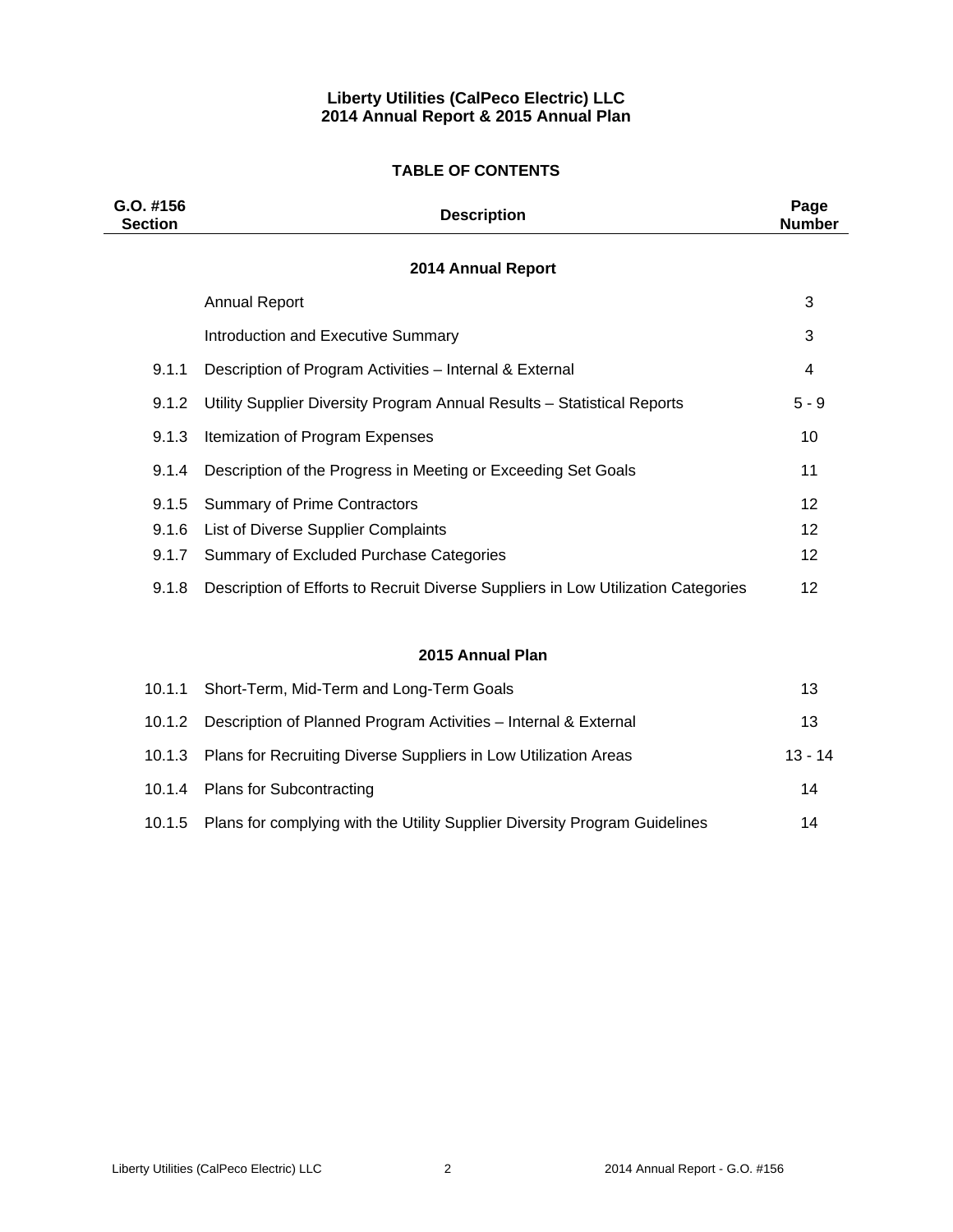# **ANNUAL REPORT**

This filing, in compliance with the requirements of California Public Utilities Commission (CPUC) General Order 156 Sections 9 and 10 and Decision 88-04-057, as modified by Decision Nos. 88-09-024, 89-08-041, 90-11-053, 90-12-027, 92-06-030, 95-12-045, 96- 12-081, 98-11-030, 03-11-024, 05-12-023, 06-08-031, includes the 2014 Annual Report of Liberty Utilities (CalPeco Electric) LLC ("Liberty Utilities"), and 2015 Annual Plan of Utility Supplier Diversity Program. The annual report describes the program activities and results achieved by Liberty Utilities for the period January 1 through December 31, 2014.

# **INTRODUCTION AND EXECUTIVE SUMMARY**

Liberty Utilities is an investor-owned utility. Liberty Utilities serves more than 49,000 customers in the Lake Tahoe basin. Liberty Utilities supplies electric distribution service in portions of Nevada, Placer, Sierra, Plumas, El Dorado, Mono, and Alpine Counties.

# **Summary of Results:**

- Liberty Utilities achieved a Diverse Spend of 27.95% spend with verified diverse business enterprises.
- Liberty Utilities spent \$6.198 million with diverse business enterprises. This represents an increase of \$2.043 million or 49.2% in 2014 as compared to 2013. The increase can be attributed to on-going vendor and employee educational efforts.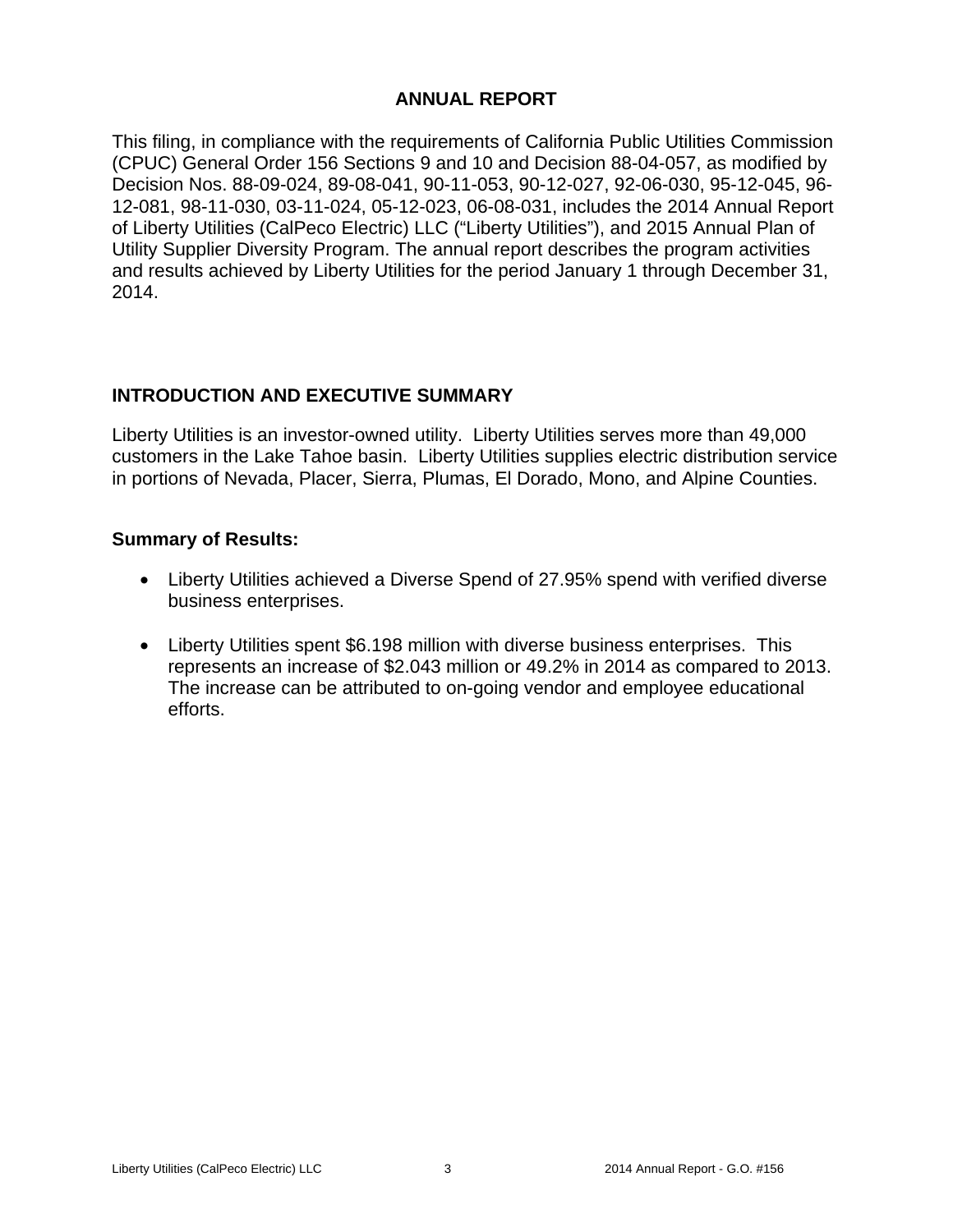**Sec. 9.1.1 – Description of Utility Supplier Diversity Program activities engaged in during the previous calendar year. This description shall include both internal and external activities.** 

### Internal Activities

The Liberty Utilities Supplier Diversity Policy that was written and implemented effective January 2011 is formally reviewed on an annual basis for regulatory consistency and updated accordingly. Liberty Utilities' Purchasing Department continues to actively identifying which active and current suppliers fall within Liberty's Supplier Diversity Policy. To this end, Liberty Utilities Purchasing Department developed and distributed a diversity questionnaire to all existing and new suppliers. All new suppliers are presented with the questionnaire as part of the qualification packet. These efforts confirm the Supplier Diversity status of many of the Liberty Utilities suppliers and also identify uncertified suppliers as we reach out with information to become certified. The group of existing uncertified suppliers continues to be the primary focus of Liberty Utilities 2014 Supplier Mentoring Program. The Purchasing Department routinely checks The Supplier Clearinghouse in order to bid within a more diverse group. The Purchasing Department continues to include a brief outline of our diversity policy on the back of their business cards. Several other departments have followed and it has allowed Liberty staff to engage vendors in meaningful conversation regarding the program's benefit.

Quarterly management team presentations were presented throughout 2014. The presentations emphasized a review of General Order 156, an explanation of our 2014 goals as well as round table discussion of attracting additional suppliers to the program.

### **External Activities**

The Liberty Utilities management team continues to use their affiliation with local community business groups (Rotary, Elks Club, etc.) as an opportunity to educate local businesses about General Order 156 as well as Liberty Utilities' Supplier application process. Business relationships at these events were initiated and communications regarding future engagements is on-going.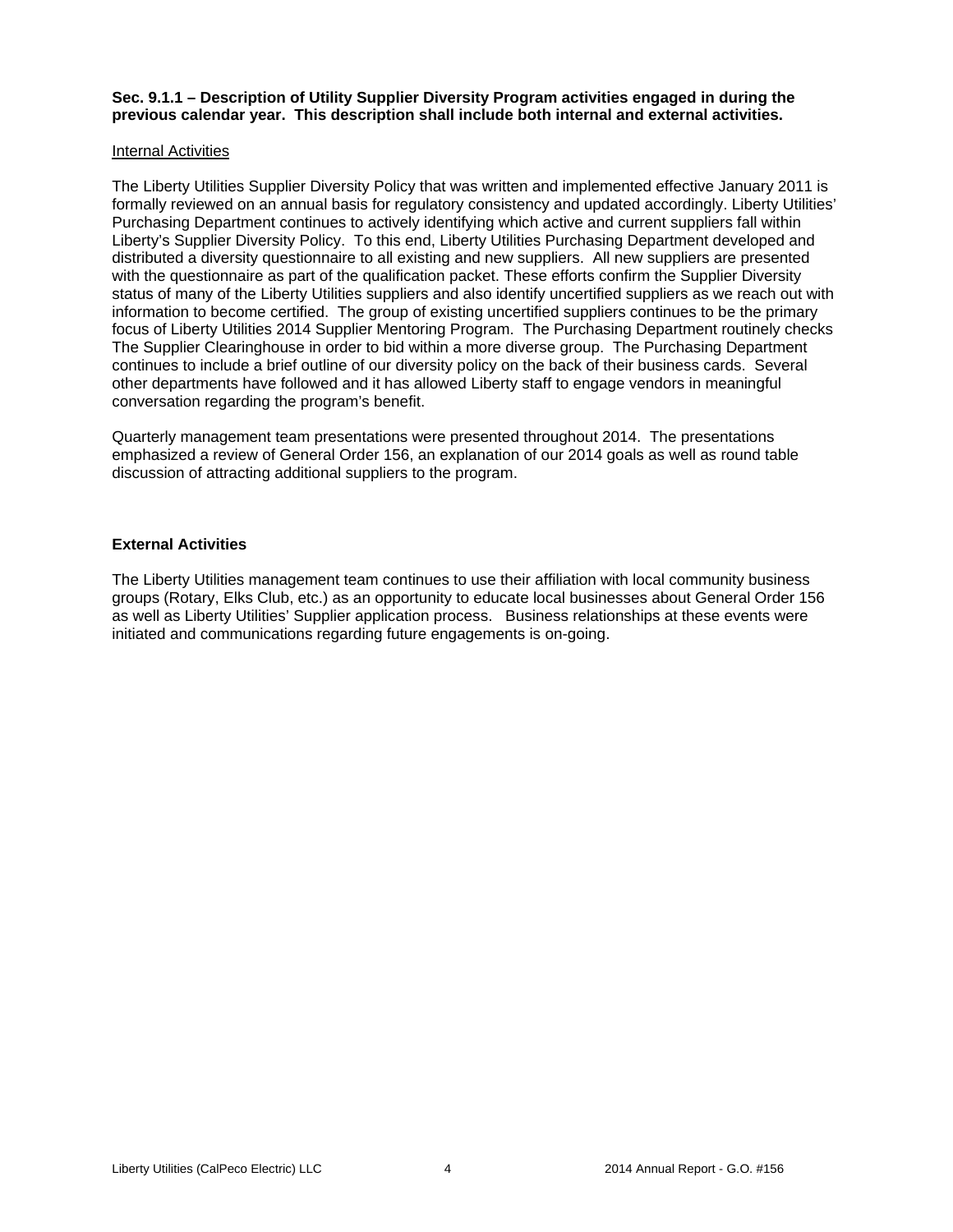## **Sec. 9.1.2 – Utility Supplier Diversity Program Annual Results – Statistical Reports**

|                 |                                                 |                          |               |                          | 2014           |                 |         |
|-----------------|-------------------------------------------------|--------------------------|---------------|--------------------------|----------------|-----------------|---------|
|                 |                                                 |                          | <b>Direct</b> |                          | Sub            | Total \$        | $\%$    |
| <b>Minority</b> | Asian-Pacific                                   | \$                       | 1,556         |                          |                | \$<br>1,556     | 0.007%  |
| Men             | <b>Black</b>                                    | \$                       | 155,582       | $\overline{\mathbb{S}}$  |                | \$<br>155,582   | 0.702%  |
|                 | Hispanic                                        | \$                       | 3,522,007     |                          |                | \$<br>3,522,007 | 15.885% |
|                 | Native-American                                 |                          |               |                          |                | \$              | 0.000%  |
|                 | Other                                           |                          |               |                          |                | \$              | 0.000%  |
|                 | <b>Total Minority Men</b>                       | \$                       | 3,679,145     | \$                       | $\blacksquare$ | \$<br>3,679,145 | 16.593% |
| <b>Minority</b> | Asian-Pacific                                   | \$                       | 10,816        |                          |                | \$<br>10,816    | 0.049%  |
| Women           | <b>Black</b>                                    |                          |               |                          |                | \$              | 0.000%  |
|                 | Hispanic                                        | \$                       | 126,099       |                          |                | \$<br>126,099   | 0.569%  |
|                 | Native-American                                 |                          |               |                          |                | \$              | 0.000%  |
|                 | Other                                           |                          |               |                          |                | \$              | 0.000%  |
|                 | <b>Total Minority Women</b>                     | $\overline{\mathcal{G}}$ | 136,915       | \$                       | $\overline{a}$ | \$<br>136,915   | 0.618%  |
|                 |                                                 |                          |               |                          |                |                 |         |
|                 | <b>Total Minority Business Enterprise (MBE)</b> | \$                       | 3,816,059     | \$                       | $\blacksquare$ | \$<br>3,816,059 | 17.211% |
|                 |                                                 |                          |               |                          |                |                 |         |
|                 | <b>Women Business Enterprise (WBE)</b>          | \$                       | 2,381,634     | $\overline{\mathcal{S}}$ | $\blacksquare$ | \$<br>2,381,634 | 10.741% |
|                 |                                                 |                          |               |                          |                |                 |         |
|                 | <b>Subtotal Women, Minority Business</b>        |                          |               |                          |                |                 |         |
|                 | <b>Enterprise (MWBE)</b>                        | \$                       | 6,197,693     | \$                       |                | \$<br>6,197,693 | 27.952% |
|                 |                                                 |                          |               |                          |                |                 |         |
|                 | <b>Service Disabled Veteran Business</b>        |                          |               |                          |                |                 |         |
|                 | <b>Enterprise (DVBE)</b>                        | \$                       | 335           | \$                       | $\overline{a}$ | \$<br>335       | 0.002%  |
|                 |                                                 |                          |               |                          |                |                 |         |
|                 | <b>TOTAL WMDVBE</b>                             |                          | \$6,198,028   | \$                       | $\blacksquare$ | \$6,198,028     | 27.954% |

## **UTILITY SUPPLIER DIVERSITY PROGRAM ANNUAL RESULTS BY ETHNICITY**

\*Totals may not sum due to rounding.

| <b>Gross Procurement</b> | Ф | 22.172.440 |
|--------------------------|---|------------|
| Exclusions               |   |            |
| INet Procurement         | J | 22,172,440 |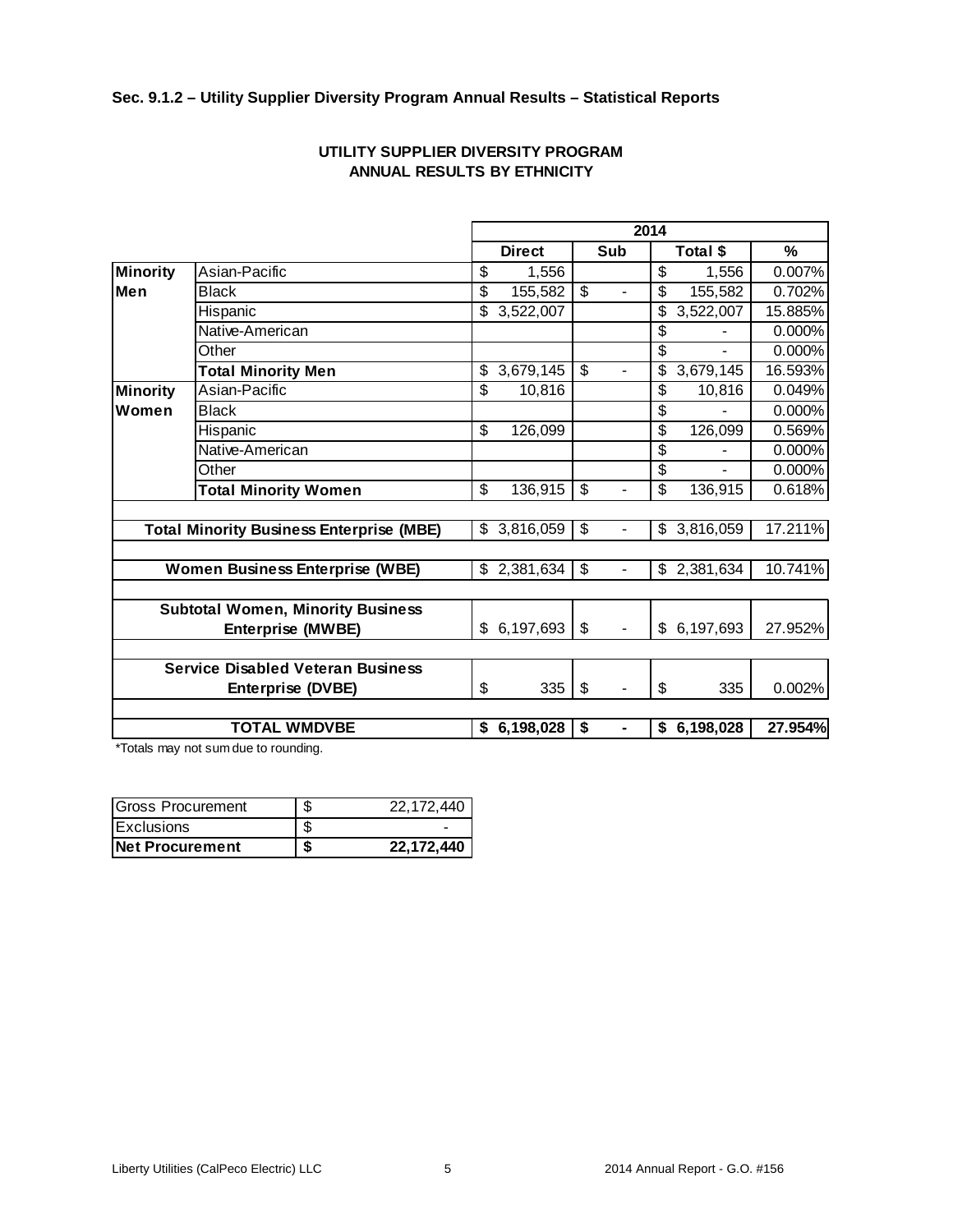### **UTILITY SUPPLIER DIVERSITY PROGRAM ANNUAL RESULTS BY DIRECT PRODUCT AND SERVICE CATEGORIES**

|                 |                                      |               | 2014 |                          |               |                 |               |                     |               |  |  |  |  |  |  |  |
|-----------------|--------------------------------------|---------------|------|--------------------------|---------------|-----------------|---------------|---------------------|---------------|--|--|--|--|--|--|--|
|                 |                                      |               |      | <b>Products</b>          |               | <b>Services</b> |               | Total               |               |  |  |  |  |  |  |  |
|                 |                                      |               |      | \$                       | $\frac{9}{6}$ | \$              | $\frac{9}{6}$ | \$                  | $\frac{0}{0}$ |  |  |  |  |  |  |  |
| <b>Minority</b> | Asian-Pacific                        | <b>Direct</b> | \$   | 1,556                    | 0.02%         | $0.000\%$       | $0.00\%$      | \$<br>1.556         | 0.01%         |  |  |  |  |  |  |  |
| Men             | <b>Black</b>                         | <b>Direct</b> | \$   |                          | 0.00%         | 15558205.000%   | 1.11%         | \$<br>155,582       | 0.70%         |  |  |  |  |  |  |  |
|                 | Hispanic                             | Direct        | \$   |                          | 0.00%         | 352200680.000%  | 25.21%        | 3,522,007<br>\$     | 15.88%        |  |  |  |  |  |  |  |
|                 | Native-American                      | <b>Direct</b> | \$   | $\overline{a}$           | 0.00%         | 0.000%          | 0.00%         | \$                  | 0.00%         |  |  |  |  |  |  |  |
|                 | Other                                |               | \$   |                          | 0.00%         | 0.000%          | 0.00%         | \$                  | 0.00%         |  |  |  |  |  |  |  |
|                 | <b>Total Minority Men</b>            | Direct        | \$   | 1,556                    | 0.02%         | 367758885.000%  | 26.33%        | \$<br>3,679,145     | 16.59%        |  |  |  |  |  |  |  |
| Minority        | Asian-Pacific                        | <b>Direct</b> | S    |                          | 0.00%         | 1081565.000%    | 0.08%         | \$<br>10,816        | 0.05%         |  |  |  |  |  |  |  |
| Women           | <b>Black</b>                         |               | \$   |                          | 0.00%         | $0.000\%$       | $0.00\%$      | \$                  | 0.00%         |  |  |  |  |  |  |  |
|                 | Hispanic                             | <b>Direct</b> | \$   | $\overline{a}$           | 0.00%         | 12609925.000%   | 0.90%         | \$<br>126.099       | 0.57%         |  |  |  |  |  |  |  |
|                 | Native-American                      | <b>Direct</b> | S    | $\blacksquare$           | 0.00%         | 0.000%          | 0.00%         | \$                  | 0.00%         |  |  |  |  |  |  |  |
|                 | Other                                | <b>Direct</b> | \$   | $\overline{\phantom{a}}$ | 0.00%         | 0.000%          | 0.00%         | \$                  | 0.00%         |  |  |  |  |  |  |  |
|                 | <b>Total Minority Women</b>          | <b>Direct</b> | \$   | $\overline{\phantom{a}}$ | 0.00%         | 13691490.000%   | 0.98%         | \$<br>136,915       | 0.62%         |  |  |  |  |  |  |  |
|                 |                                      |               |      |                          |               |                 |               |                     |               |  |  |  |  |  |  |  |
|                 | <b>Total Minority Business</b>       |               |      |                          |               |                 |               |                     |               |  |  |  |  |  |  |  |
|                 | Enterprise (MBE)                     | <b>Direct</b> | \$   | 1.556                    | 0.02%         | 381450375.000%  | 27.31%        | \$3,816,059         | 17.21%        |  |  |  |  |  |  |  |
|                 |                                      |               |      |                          |               |                 |               |                     |               |  |  |  |  |  |  |  |
|                 | <b>Women Business Enterprise</b>     |               |      |                          |               |                 |               |                     |               |  |  |  |  |  |  |  |
|                 | (WBE)                                | Direct        | \$   | 78,279                   | 0.95%         | 230335535.000%  | 16.49%        | \$2,381,634         | 10.74%        |  |  |  |  |  |  |  |
|                 |                                      |               |      |                          |               |                 |               |                     |               |  |  |  |  |  |  |  |
|                 | <b>Total Women, Minority</b>         |               |      |                          |               |                 |               |                     |               |  |  |  |  |  |  |  |
|                 | <b>Business Enterprise</b>           | <b>Direct</b> |      |                          |               |                 |               |                     |               |  |  |  |  |  |  |  |
|                 | (MWBE)                               |               | \$   | 79.834                   | 0.97%         | 611785910.000%  | 43.80%        | \$ 6,197,693        | 27.95%        |  |  |  |  |  |  |  |
|                 |                                      |               |      |                          |               |                 |               |                     |               |  |  |  |  |  |  |  |
|                 | <b>Service Disabled Veteran</b>      |               |      |                          |               |                 |               |                     |               |  |  |  |  |  |  |  |
|                 | <b>Business Enterprise (DVBE)</b>    | <b>Direct</b> | \$   |                          | $0.00\%$ \$   | 335             | 0.00%         | \$<br>335           | 0.00%         |  |  |  |  |  |  |  |
|                 |                                      |               |      |                          |               |                 |               |                     |               |  |  |  |  |  |  |  |
|                 | <b>TOTAL WMDVBE</b>                  | <b>Direct</b> | \$   | 79.834                   | $0.97%$ \$    | 6.118.194       |               | 43.80% \$ 6,198,028 | 27.95%        |  |  |  |  |  |  |  |
|                 | *Totals may not sum due to rounding. |               |      |                          |               |                 |               |                     |               |  |  |  |  |  |  |  |

| <b>Net Procurement</b>            |   | 22,172,440 |
|-----------------------------------|---|------------|
| <b>ITotal Service Procurement</b> | S | 13,968,637 |
| Total Product Procurement         | S | 8,203,803  |
|                                   |   |            |
| Net Procurement                   |   | 22,172,440 |
| Exclusions                        | S |            |
| <b>IGross Procurement</b>         | S | 22,172,440 |

Percentage for "Products" expenditures are compared to "Total Product Procurement" expenditures. Percentage for "Services" expenditures are WMDVBE compared to "Total Service Procurement" expenditures. Percentage for "Total" expenditures are WMDVBE compared to "Net Procurement" expenditures.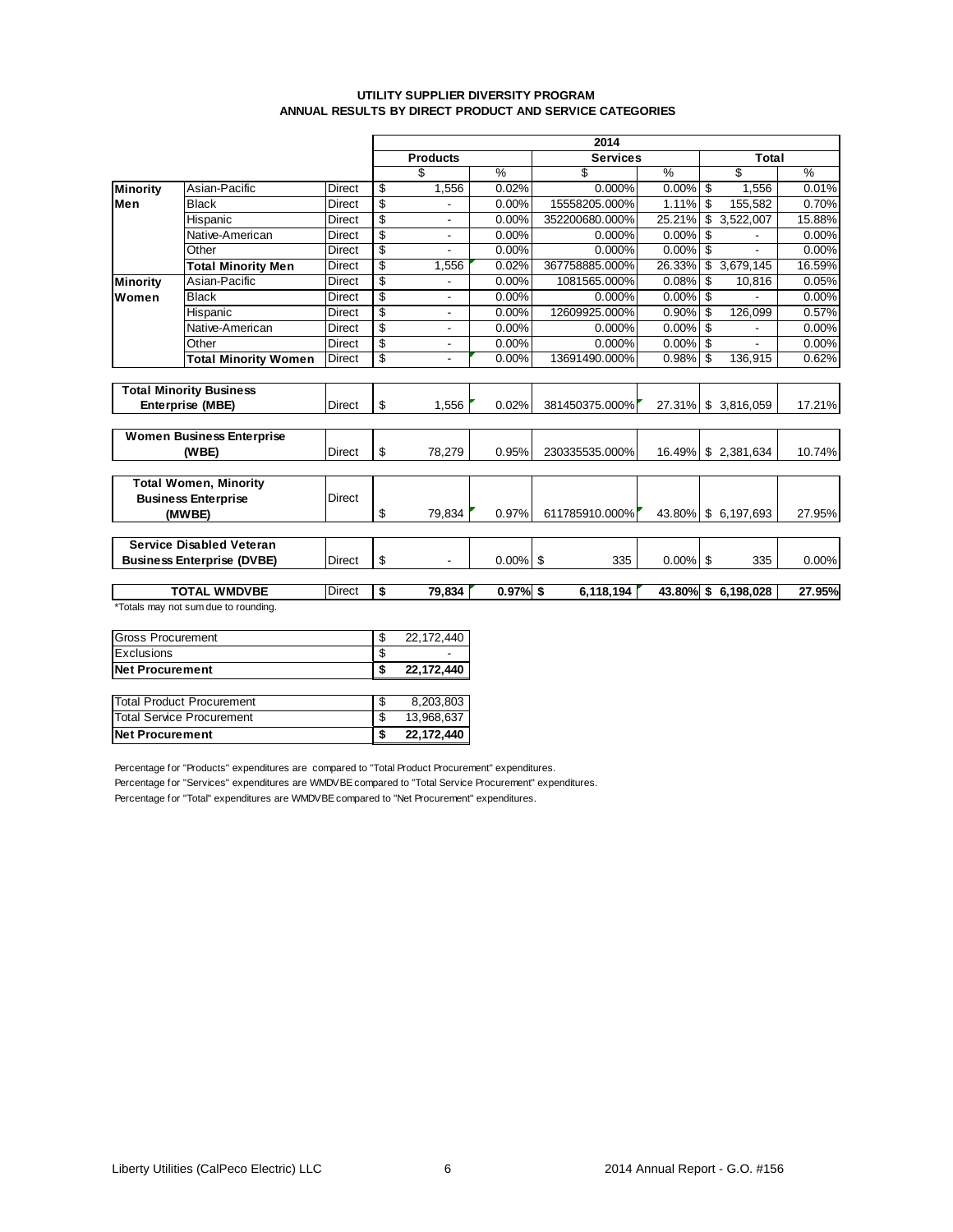### **UTILITY SUPPLIER DIVERSITY PROGRAM PROCUREMENT BY SUB PRODUCT AND SERVICE CATEGORIES**

|                          |                                      |          | 2014                      |                          |               |                 |               |                          |                |               |  |  |  |  |  |  |
|--------------------------|--------------------------------------|----------|---------------------------|--------------------------|---------------|-----------------|---------------|--------------------------|----------------|---------------|--|--|--|--|--|--|
|                          |                                      |          |                           | <b>Products</b>          |               | <b>Services</b> |               |                          | Total          |               |  |  |  |  |  |  |
|                          |                                      |          |                           | \$                       | $\frac{9}{6}$ | \$              | $\frac{0}{6}$ | \$                       |                | $\frac{9}{6}$ |  |  |  |  |  |  |
| <b>Minority</b>          | Asian-Pacific                        | Sub      | \$                        | $\blacksquare$           | 0.00%         | 0.000%          | 0.00%         | $\overline{\mathcal{S}}$ |                | 0.00%         |  |  |  |  |  |  |
| Men                      | <b>Black</b>                         | Sub      | \$                        | $\blacksquare$           | 0.00%         | 0.000%          | $0.00\%$ \$   |                          | ä,             | 0.00%         |  |  |  |  |  |  |
|                          | Hispanic                             | Sub      | \$                        | ÷,                       | 0.00%         | 0.000%          | 0.00%         | $\overline{\mathcal{S}}$ | ä,             | 0.00%         |  |  |  |  |  |  |
|                          | Native-American                      | Sub      | $\overline{\mathbb{S}}$   | $\overline{\phantom{m}}$ | 0.00%         | 0.000%          | 0.00%         | $\overline{\mathcal{S}}$ | ٠              | 0.00%         |  |  |  |  |  |  |
|                          | Other                                | Sub      | \$                        | $\overline{\phantom{a}}$ | 0.00%         | 0.000%          | 0.00%         | \$                       | ٠              | 0.00%         |  |  |  |  |  |  |
|                          | <b>Total Minority Men</b>            | Sub      | $\overline{\$}$           | $\overline{\phantom{a}}$ | 0.00%         | 0.000%          | 0.00%         | $\overline{\mathcal{S}}$ | ä,             | 0.00%         |  |  |  |  |  |  |
| <b>Minority</b>          | Asian-Pacific                        | Sub      | $\overline{\$}$           | $\blacksquare$           | 0.00%         | 0.000%          | $0.00\%$ \$   |                          |                | 0.00%         |  |  |  |  |  |  |
| Women                    | <b>Black</b>                         | Sub      | \$                        | $\overline{\phantom{a}}$ | 0.00%         | 0.000%          | 0.00%         | $\overline{\mathcal{S}}$ | ä,             | 0.00%         |  |  |  |  |  |  |
|                          | Hispanic                             | Sub      | $\overline{\$}$           | $\overline{\phantom{a}}$ | 0.00%         | 0.000%          | 0.00%         | $\overline{\mathbf{s}}$  | ٠              | 0.00%         |  |  |  |  |  |  |
|                          | Native-American                      | Sub      | $\overline{\$}$           | $\blacksquare$           | 0.00%         | 0.000%          | 0.00%         | $\overline{\mathcal{S}}$ | $\overline{a}$ | 0.00%         |  |  |  |  |  |  |
|                          | Other                                | Sub      | $\overline{\$}$           | $\overline{\phantom{a}}$ | 0.00%         | 0.000%          | $0.00\%$ \$   |                          | ä,             | 0.00%         |  |  |  |  |  |  |
|                          | <b>Total Minority Women</b>          | Sub      | $\overline{\$}$           | $\overline{a}$           | 0.00%         | 0.000%          | 0.00%         | \$                       | ÷,             | 0.00%         |  |  |  |  |  |  |
|                          |                                      |          |                           |                          |               |                 |               |                          |                |               |  |  |  |  |  |  |
|                          | <b>Total Minority Business</b>       |          |                           |                          |               |                 |               |                          |                |               |  |  |  |  |  |  |
|                          | Enterprise (MBE)                     | Sub      | \$                        | $\overline{\phantom{a}}$ | 0.00%         | 0.000%          | 0.00%         | \$                       | ä,             | 0.00%         |  |  |  |  |  |  |
|                          |                                      |          |                           |                          |               |                 |               |                          |                |               |  |  |  |  |  |  |
|                          | <b>Women Business Enterprise</b>     |          |                           |                          |               |                 |               |                          |                |               |  |  |  |  |  |  |
|                          | (WBE)                                | Sub      | \$                        |                          | 0.00%         | 0.000%          | $0.00\%$ \$   |                          |                | 0.00%         |  |  |  |  |  |  |
|                          |                                      |          |                           |                          |               |                 |               |                          |                |               |  |  |  |  |  |  |
|                          | <b>Total Women, Minority</b>         |          |                           |                          |               |                 |               |                          |                |               |  |  |  |  |  |  |
|                          | <b>Business Enterprise</b>           |          |                           |                          |               |                 |               |                          |                |               |  |  |  |  |  |  |
|                          | (MWBE)                               | Sub      | $\boldsymbol{\mathsf{S}}$ |                          | 0.00%         | 0.000%          | $0.00\%$ \$   |                          |                | 0.00%         |  |  |  |  |  |  |
|                          |                                      |          |                           |                          |               |                 |               |                          |                |               |  |  |  |  |  |  |
|                          | <b>Service Disabled Veteran</b>      |          |                           |                          |               |                 |               |                          |                |               |  |  |  |  |  |  |
|                          | <b>Business Enterprise (DVBE)</b>    | Sub      | \$                        | $\blacksquare$           | 0.00%         | -\$<br>ä,       | 0.00%         | \$                       |                | 0.00%         |  |  |  |  |  |  |
|                          |                                      |          |                           |                          |               |                 |               |                          |                |               |  |  |  |  |  |  |
|                          | <b>TOTAL WMDVBE</b>                  | $Sub$ \$ |                           | $\blacksquare$           | $0.00%$ \$    | ÷               | $0.00%$ \$    |                          | $\blacksquare$ | 0.00%         |  |  |  |  |  |  |
|                          | *Totals may not sum due to rounding. |          |                           |                          |               |                 |               |                          |                |               |  |  |  |  |  |  |
|                          |                                      |          |                           |                          |               |                 |               |                          |                |               |  |  |  |  |  |  |
| <b>Gross Procurement</b> |                                      |          | \$                        | 22, 172, 440             |               |                 |               |                          |                |               |  |  |  |  |  |  |
| Exclusions               |                                      |          | \$                        |                          |               |                 |               |                          |                |               |  |  |  |  |  |  |

| <b>Net Procurement</b>           | 22,172,440 |
|----------------------------------|------------|
|                                  |            |
| <b>Total Product Procurement</b> | 8.203.803  |
| Total Service Procurement        | 13,968,637 |
| <b>Net Procurement</b>           | 22,172,440 |

Percentage for "Products" expenditures are WMDVBE compared to "Total Product Procurement" expenditures. Percentage for "Services" expenditures are WMDVBE compared to "Total Service Procurement" expenditures. Percentage for "Total" expenditures are WMDVBE compared to "Net Procurement" expenditures.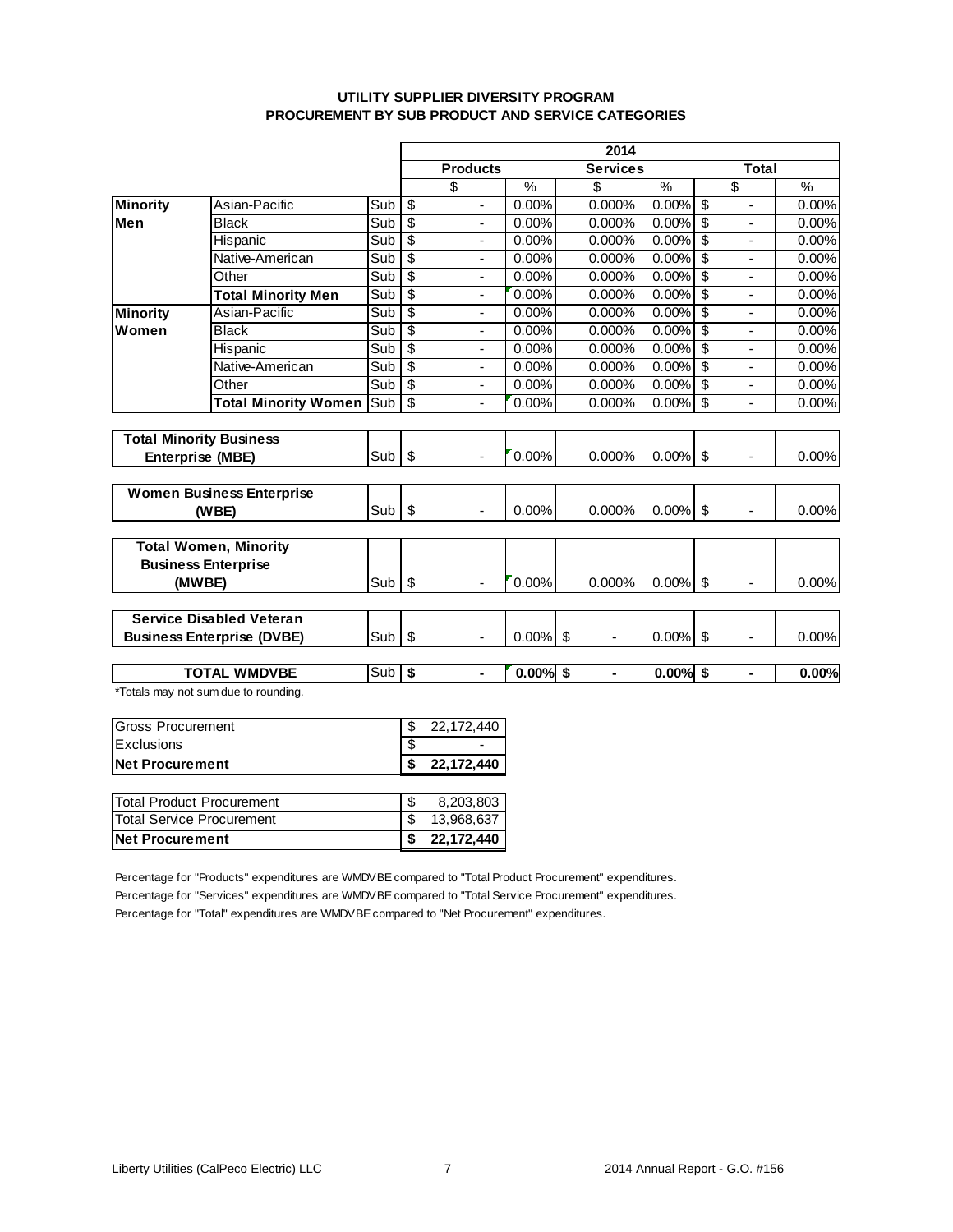#### **UTILITY SUPPLIER DIVERSITY PROGRAM ANNUAL RESULTS BY SUPPLIERS' GROSS REVENUE SIZE**

|                    |                     |                                       |            | Data on Number of Suppliers |                        |             |            |            |                    |  |  |  |  |  |
|--------------------|---------------------|---------------------------------------|------------|-----------------------------|------------------------|-------------|------------|------------|--------------------|--|--|--|--|--|
|                    |                     | Revenue Reported to Clearinghouse (2) |            |                             | 2014 Summary - Liberty |             |            |            |                    |  |  |  |  |  |
| # WMDVBEs          | DVBE <sup>(1)</sup> | <b>MBE</b>                            | <b>WBE</b> | <b>Grand Total</b>          |                        | <b>DVBE</b> | <b>MBE</b> | <b>WBE</b> | <b>Grand Total</b> |  |  |  |  |  |
| Under \$1 million  | $\Omega$            |                                       |            |                             |                        | 100.000%    |            |            |                    |  |  |  |  |  |
| Under \$5 million  | 0                   |                                       |            |                             |                        | 0.000%      |            |            |                    |  |  |  |  |  |
| Under \$10 million | $\Omega$            |                                       |            |                             |                        | $0.000\%$   |            |            |                    |  |  |  |  |  |
| Above \$10 million | 0                   |                                       |            |                             |                        | $0.000\%$   |            |            |                    |  |  |  |  |  |
| Total              | 0                   |                                       |            |                             |                        | 100.000%    |            | 14         | 19                 |  |  |  |  |  |

|                    |                     |                                       |            |                    |  | <b>Revenue and Payment Data</b> |  |                        |                        |   |             |     |                    |
|--------------------|---------------------|---------------------------------------|------------|--------------------|--|---------------------------------|--|------------------------|------------------------|---|-------------|-----|--------------------|
|                    |                     | Revenue Reported to Clearinghouse (2) |            |                    |  |                                 |  |                        | 2014 Summary - Liberty |   |             |     |                    |
| <b>WMDVBE \$\$</b> | DVBE <sup>(1)</sup> | <b>MBE</b>                            | <b>WBE</b> |                    |  | <b>Grand Total</b>              |  | <b>DVBE</b>            | <b>MBE</b>             |   | <b>WBE</b>  |     | <b>Grand Total</b> |
| Under \$1 million  |                     | 165.000                               |            |                    |  | 287.276                         |  | 33450.000% \$          | 41.600                 |   | 113.360     |     | 155.295            |
| Under \$5 million  |                     | $\overline{\phantom{0}}$              |            | $2.686.354$ \ \$   |  | 2,686,354                       |  | $0.000\%$ \$           | .556                   | S | 2.358.737   |     | 2.360.293          |
| Under \$10 million |                     |                                       |            | $6.935.108$ \ \ \$ |  | 6.935.108                       |  | $0.000\%$ \$           |                        |   | 46.451      |     | 46.451             |
| Above \$10 million |                     | 170.077.000                           |            |                    |  | 170.077.000                     |  | $0.000\%$              | \$3.635.989            |   |             | \$. | 3.635.989          |
| Total              |                     | 170.242.000                           |            | 9.743.738          |  | 179.985.738                     |  | 33450.000% \$3,679,145 |                        |   | \$2,518,549 |     | \$ 6,198,028       |

(1) Disabled Veteran Business Enterprise Gross Revenue not available through California Clearinghouse.

(2) Revenue Reported to Clearinghouse is as of the supplier's last re-certification and may not be representative of 2014 activity.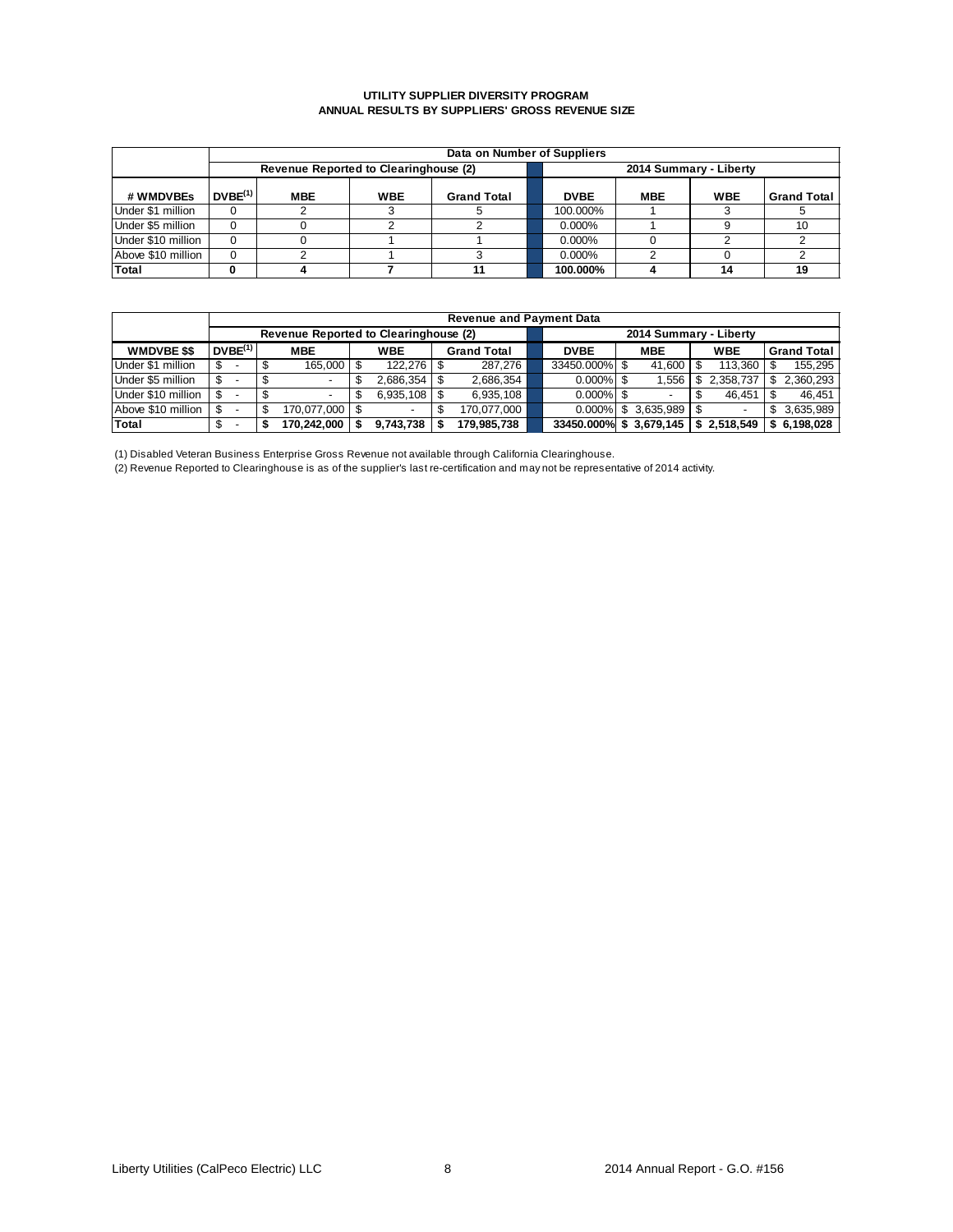# 34 35

| j                                          |                                         |
|--------------------------------------------|-----------------------------------------|
|                                            |                                         |
| i<br>District                              | Only Relavent SIC Categories are listed |
| i                                          |                                         |
| ֖֖֖֪ׅ֪֪ׅ֪ׅ֪֪ׅ֖֚֚֚֚֚֚֚֚֚֚֚֬֝֝֝֝֝֝֝֬֝֝֬֝֬֝֬֝ |                                         |
|                                            |                                         |
|                                            |                                         |

| elavent SIC<br>3     |  |
|----------------------|--|
| Categories are liste |  |
|                      |  |

| 35<br>Ά                                                                                                                                  | 33                      | ಜ          | ین                        |                                     | క               | 3                  | 28                  | 27                | 9Z                | 25            | R                            | 23                 | ĸ                                       | ಜ               | Z<br>$\overline{z}$      | $\approx$      | 5                  | ಹ                  |                        | ᅙ                     | ᇚ              | 声              | ದ                 | ಸ                |                   | ಕ               |                                |                   |                  |                     | Line#           |                   |                             |          |          |                                                                           |  |
|------------------------------------------------------------------------------------------------------------------------------------------|-------------------------|------------|---------------------------|-------------------------------------|-----------------|--------------------|---------------------|-------------------|-------------------|---------------|------------------------------|--------------------|-----------------------------------------|-----------------|--------------------------|----------------|--------------------|--------------------|------------------------|-----------------------|----------------|----------------|-------------------|------------------|-------------------|-----------------|--------------------------------|-------------------|------------------|---------------------|-----------------|-------------------|-----------------------------|----------|----------|---------------------------------------------------------------------------|--|
| Percentages are WMDVBE expenditures compared to total expenditures for each product category.<br>Only Relavent SIC Categories are listed | Net Product Procurement | Exclusions | Gross Product Procurement | "Totals may not sum due to rounding |                 | TATAL              | Management Services | 87. Engineering & | Services          | 73. Business  | <b>Brokers &amp; Dealers</b> | 62. Sec & Commdity | 51. Wholesale Trade<br>Nondurable Goods | Durable Goods   | පු<br>Wholesale Trade    | Services       | 47. Transportation | Electric Equipment | 36. Electronic & Other | Machinery & Equipment | 35. Industrial | Glass Products | 32. Stone, Clay & | Plastic Products | 30. Rubber & Misc | Allied Products | Contractors<br>28. Chemicals & | 17. Special Trade | Services         | gŗ.<br>Agricultural | <b>CATEGORY</b> | SIC               |                             |          |          |                                                                           |  |
|                                                                                                                                          |                         |            |                           |                                     | $\%$            | $\pmb{\varphi}$    | %                   | ↮                 | $\%$              | ↮             | $\%$                         | ↮                  | $\%$<br>↮                               | $\%$            | $\pmb{\Leftrightarrow}$  | $\%$           | ↮                  | %                  | ↮                      | $\%$                  | $\pmb{\omega}$ | $\%$           | s                 | $\aleph$         | ↮                 | $\%$            | ↮                              | %                 | $\%$<br>↮        | ↮                   |                 |                   |                             |          |          |                                                                           |  |
|                                                                                                                                          |                         |            |                           |                                     | 0.01%           | 999'               | 0.00%               |                   | 801%              | 999'L         | 0.00%                        |                    | 96000                                   | 9600%           |                          | 9600           |                    | 0.00%              |                        | 9600'0                |                | 0.00%          |                   | 0.00%            |                   | 0.00%           |                                | 5%                | 0.00%            |                     | Men             |                   |                             |          |          |                                                                           |  |
|                                                                                                                                          |                         |            |                           |                                     | 0.05%           | <b>S</b><br>10,816 | 9600'0              | $00\,0\%$         | %900              | s<br>918'01   | 0.00%                        |                    | 9600'0                                  | 0.00%           |                          | 0.00%          | ⊌                  | 0.00%              |                        | 9600'0                |                | 0.00%          |                   | 0.00%            |                   | 0.00%           |                                | 9600'0            | 0.00%            |                     | Women           | Asian-Pacific     |                             |          |          |                                                                           |  |
|                                                                                                                                          | ↮<br>22, 172, 440       | s          | ↮<br>22, 172, 440         |                                     |                 | 155,582            |                     | ç,                | 0.70%             | ç,<br>155,582 | 0.00%                        | ⊌                  | 0.00%                                   | 0.00%           |                          | 0.00%          | U                  | 0.00%              |                        | 9600'0                |                | 0.00%          |                   | 960000           |                   | 0.00%           |                                | 0.00%             | $0.00\%$         |                     | Men             |                   |                             |          |          |                                                                           |  |
|                                                                                                                                          |                         |            |                           |                                     | 0.70%           |                    | 0.00%               |                   |                   |               |                              |                    |                                         |                 |                          |                |                    |                    |                        |                       |                |                |                   |                  |                   |                 |                                |                   |                  |                     |                 | Black             |                             |          |          |                                                                           |  |
|                                                                                                                                          |                         |            |                           |                                     | ,00%            | ų                  | 0.00%               |                   | 0.00%             |               | 0.00%                        |                    | 960000<br>960000                        | 0.000%<br>G,    | 960000                   | 960000         | 0.000%<br>ų        | 0.000%             | 0.000%                 | 96000'0               | 960000         | 0.000%         | 960000            | 0.000%           | 0.000%            | 0.000%          | 0.000%                         | 0.000%            | 0.000%<br>960000 | 0.000%              | Women           |                   |                             |          |          |                                                                           |  |
|                                                                                                                                          |                         |            |                           |                                     | 15.91%          | 3,527,507<br>S     | 0.00%               |                   | 0.02%             | 00S'<br>s,    | 96000                        |                    | %000                                    | 0.00%           |                          | %00%           | ç,                 | 9600'0             |                        | 96000                 |                | 0.00%          |                   | %00%             |                   | $0.00\%$        |                                | 96000             | 15.88%           | 3,522,007           | Men             |                   |                             |          |          |                                                                           |  |
|                                                                                                                                          |                         |            |                           |                                     | 0.57%           | 26,099             | 0.00%               |                   | 0.00%             |               | 0.00%                        |                    | 9600'0                                  | 0.00%           |                          | 0.00%          |                    | 0.57%              | 26,099                 | 9600'0                |                | 9600%          |                   | 0.00%            |                   | 0.00%           |                                | 0.00%             | 9600'0           |                     | <b>Momen</b>    | <b>Hispanic</b>   |                             |          |          | UTILITY SUPPLIER DIVERSITY PROGRAM PROCUREMENT BY SIC CATEGORIES - DETAIL |  |
|                                                                                                                                          |                         |            |                           |                                     | 0.00%           |                    | %00%                |                   | %000              | s             | 96000                        |                    | 96000                                   | s<br>0.00%      |                          | %00%           | ⊌                  | 0.00%              |                        | 96000                 |                | 9600'0         |                   | %00%             |                   | %00%            |                                | 96000             | $0.00\%$         |                     | Men             |                   |                             |          |          |                                                                           |  |
|                                                                                                                                          |                         |            |                           |                                     |                 |                    |                     |                   |                   |               |                              |                    |                                         |                 |                          |                |                    |                    |                        |                       |                |                |                   |                  |                   |                 |                                |                   |                  |                     | <b>Women</b>    | Native-American   |                             |          |          |                                                                           |  |
|                                                                                                                                          |                         |            |                           |                                     | 0.00%<br>9600'0 |                    | 0.00%<br>9600'0     |                   | 0.00%<br>$0.00\%$ | ł,            | 0.00%<br>96000               |                    | 0.00%<br>9600'0                         | 0.00%<br>9600'0 |                          | 0.00%<br>%00'0 |                    | 0.00%<br>%00%      |                        | 0.00%<br>0.00%        |                | 9600<br>9600'0 |                   | 0.00%<br>9600'0  |                   | 0.00%<br>960000 |                                | 0.00%<br>0.00%    | 0.00%<br>0.00%   |                     | Men             |                   |                             |          |          |                                                                           |  |
|                                                                                                                                          |                         |            |                           |                                     |                 |                    |                     |                   |                   |               |                              |                    |                                         |                 |                          |                |                    |                    |                        |                       |                |                |                   |                  |                   |                 |                                |                   |                  |                     | Women           | Other             |                             |          |          |                                                                           |  |
|                                                                                                                                          |                         |            |                           |                                     | %000            |                    | 0.00%               | $\mathfrak{S}$    | 9600'0            |               | 96000                        |                    | 0.00%<br>S                              | 9600'0          | $00\,08$                 | 0.00%          |                    | 0.00%              |                        | 0.00%                 |                | 0.00%          |                   | 96000            |                   | 0.00%           |                                | 96000             | %00%             |                     |                 |                   |                             |          |          |                                                                           |  |
|                                                                                                                                          |                         |            |                           |                                     | 16.62%          | ,684,645           | 0.00%               |                   | 0.73%             | 162,638       | 0.00%                        |                    | 0.00%                                   | 0.00%           | $\cdot$                  | %00%           |                    | $0.00\%$           |                        | $0.00\%$              |                | $0.00\%$       |                   | 96000            |                   | $0.00\%$        |                                | $0.00\%$          | 15.88%           | 3,522,007           | Men             | Minority          | <b>Total</b>                |          |          |                                                                           |  |
|                                                                                                                                          |                         |            |                           |                                     | 0.62%           | 136,915            | 0.00%               |                   | %90'0             | 10,816        | 9600'0                       |                    | s,<br>9600'0<br>×                       | 0.00%           | $\rightsquigarrow$<br>J, | 0.00%          | ↮                  | 0.57%              | 126,099                | 9600'0                |                | 9600'0         | ï                 | 9600'0           | ↮<br>$\epsilon$   | 9600'0          |                                | 0.00%             | 0.00%            | $\Leftrightarrow$   | Women           |                   |                             |          |          |                                                                           |  |
|                                                                                                                                          |                         |            |                           |                                     | 17.24%          | 3,821,559          | 0.00%               |                   | 0.78%             | ç,<br>173,453 | 0.00%                        | €                  | 0.00%                                   | G,<br>0.00%     | $\overline{\phantom{a}}$ | 9600.0         | U                  | 0.57%              | 126,099                | 0.00%                 | s              | 0.00%          |                   | 960010           |                   | 0.00%           |                                | 0.00%             | 15.88%           | ₩<br>3,522,007      | (JABE)          | Enterprise        | <b>Business</b><br>Minority |          |          |                                                                           |  |
|                                                                                                                                          |                         |            |                           |                                     |                 | 2,459,913          |                     | s,<br>2,381,634   |                   |               |                              | ų                  |                                         |                 | $\checkmark$             |                | s,                 |                    |                        |                       | ç,             |                |                   |                  |                   |                 |                                |                   |                  |                     | (JRBE)          | Enterprise        | <b>Business</b><br>Women    |          |          |                                                                           |  |
|                                                                                                                                          |                         |            |                           |                                     | 11.09%          |                    | 10.74%              |                   | %00%              | ç,            | $0.00\%$                     |                    | %000                                    | $0.35\%$        | 78,279<br>$\checkmark$   | 0.00%          | s,                 | 96000              |                        | 96000                 |                | $0.00\%$       |                   | %00%             |                   | $0.00\%$        |                                | 96000             | $0.00\%$         |                     |                 |                   |                             |          |          |                                                                           |  |
|                                                                                                                                          |                         |            |                           |                                     | 28.33%          | 6,281,472          | 10.74%              | 2,381,634         | 0.78%             | 173,453       | 9600'0                       |                    | 9600%                                   | 0.35%           | 78,279                   | 0.00%          | ų                  | 0.57%              | 126,099                | 9600'0                |                | 0.00%          |                   | 9600%            |                   | 9600'0          |                                | 0.00%             | 15.88%           | 3,522,007           | (MMBE)          | <b>Enterprise</b> | <b>Business</b><br>Minority | Women    | Subtotal |                                                                           |  |
|                                                                                                                                          |                         |            |                           |                                     | 0.00%           | $335\,$            | 0.00%               |                   | 960010            | 335           | 0.00%                        |                    | 0.00%                                   | 0.00%           |                          | 0.00%          |                    | 0.00%              |                        | 0.00%                 |                | 0.00%          |                   | 0.00%            |                   | 0.00%           |                                | 0.00%             | 0.00%            |                     | (DVBE)          | Enterprise        | <b>Business</b><br>Veterans | Disabled | Service  |                                                                           |  |
|                                                                                                                                          |                         |            |                           |                                     | 28.33%          | 6,281,807          | 10.74%              | .381,634          | 0.78%             | ų<br>173,788  | 0.00%                        |                    | S,<br>0.00%                             | $0.35\%$        | 78,279                   | 0.00%          | ų                  | 0.57%              | 126,099                | 0.00%                 |                | 0.00%          |                   | 0.00%            | ⊌                 | 0.00%           |                                | 0.00%             | 15.88%           | 3,522,007           | <b>MNDVBE</b>   | lab<br>1          |                             |          |          |                                                                           |  |
|                                                                                                                                          |                         |            |                           |                                     |                 |                    |                     |                   |                   |               |                              |                    |                                         |                 |                          |                |                    |                    |                        |                       |                |                |                   |                  |                   |                 |                                |                   |                  |                     |                 |                   |                             |          |          |                                                                           |  |
| Liberty Utilities (CalPeco Electric) LLC                                                                                                 |                         |            |                           |                                     |                 |                    |                     |                   |                   |               |                              |                    |                                         |                 |                          |                |                    |                    |                        |                       |                | 9              |                   |                  |                   |                 |                                |                   |                  |                     |                 |                   |                             |          |          | 2014 Annual Report - G.O. #156                                            |  |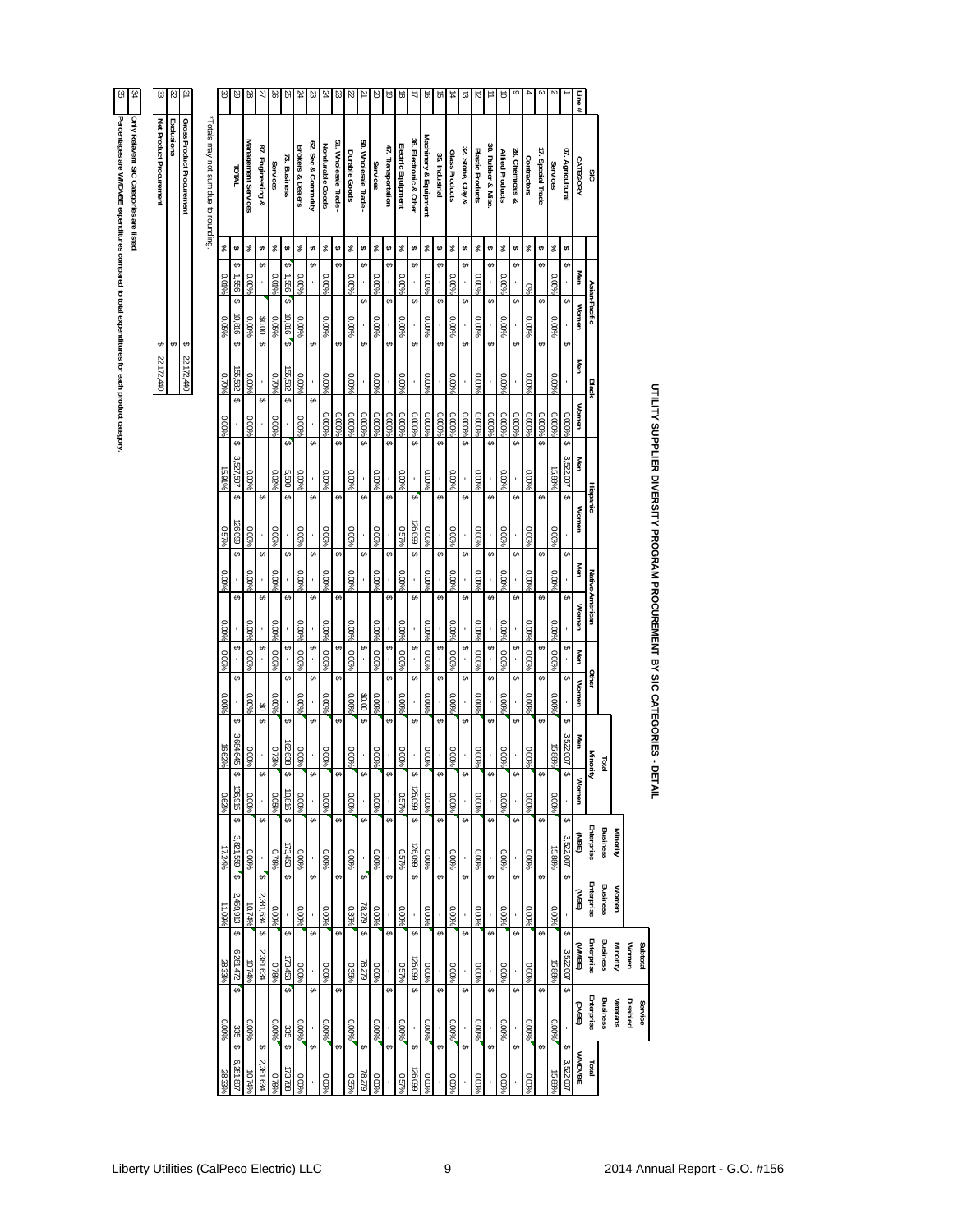### **Sec. 9.1.3 – An itemization of WMDVBE Program Expenses.**

| <b>Expense Categories</b> |    | 2014 Actual \$ |
|---------------------------|----|----------------|
|                           |    |                |
| Wages                     | \$ | 2,859          |
| <b>Benefits</b>           | \$ | 1,944          |
| Program Expenses          | \$ | 1,681          |
| Advertising               | \$ |                |
| Training                  | \$ |                |
| Consultants               | S  |                |
| Other (Clearinghouse)     | \$ | 846            |
| Total                     |    | 7,331          |

### **UTILITY SUPPLIER DIVERSITY PROGRAM EXPENSES**

Wages: Salary and payroll-related costs of employees working on Utility Supplier Diversity Program Matters.

Benefits: Benefit costs related to employement such as insurance, retirement and vacation for employees working on Utility Supplier Diversity Program matters.

Program Expenses: Costs directly related to training internal and external.

Advertising: Costs related to advertise this program submitted to journals, newspaper, and magazines.

Training: Costs related to training internal and external.

Consultants: Costs of hiring consultants to assist with the Utility Supplier Diversity Program.

Other: Costs that do not fin in another category as in Clearinghouse payments.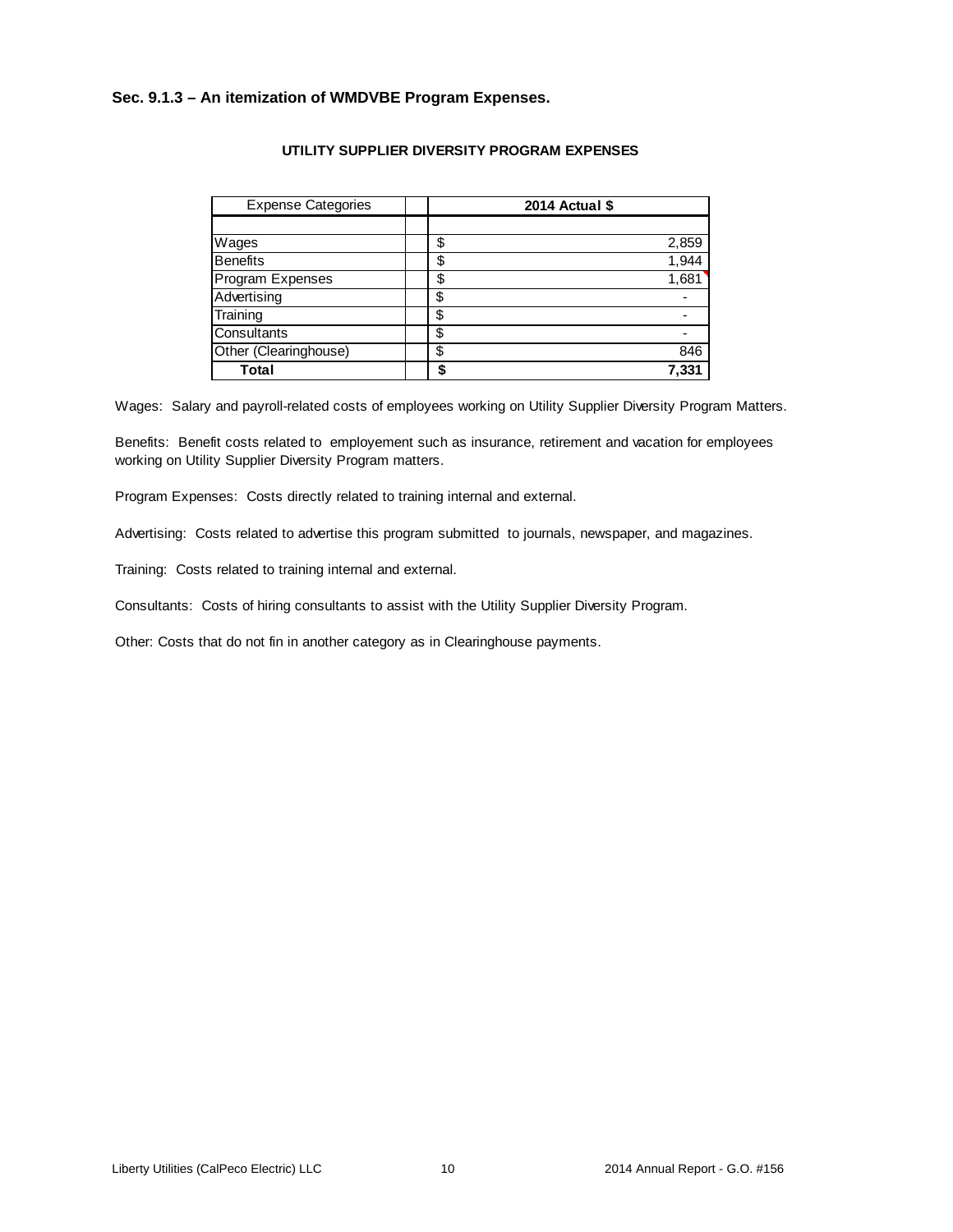**Sec. 9.1.4 – Description of progress in meeting or exceeding set goals and an explanation of any circumstances that may have caused the utility to fall short of its goals.** 

| Category                                            | 2014 Results | 2014 Target |
|-----------------------------------------------------|--------------|-------------|
|                                                     |              |             |
| <b>Minority Men</b>                                 | 16.593%      |             |
| Minority Women                                      | 0.618%       |             |
| Minority Business Enterprise (MBE)                  | 17.211%      | 13.000%     |
| Women Business Enterprise (WBE)                     | 10.741%      | 7.500%      |
| Subtotal Women, Minority Business Enterprise (WMBE) | 27.952%      | 20.500%     |
| Service Disabled Veteran Business Enterprise (DVBE) | 0.002%       | $1.000\%$   |
|                                                     |              |             |
| <b>Total WMDVBE</b>                                 | 27.954%      | 21.500%     |

### **UTILITY SUPPLIER DIVERSITY PROGRAM RESULTS COMPARISON**

In 2014, Liberty spent 27.954% of our discretionary spend with diverse businesses. Liberty exceeded the Minority Business Enterprise (MBE) target of 13.0% due primarily to an increase spend in tree trimming services. Liberty's WBE goal of 7.5% was exceeded due to adding new WBE vendors as well as increased spending with existing WBE vendors. Liberty did not meet the Service Disabled Veteran Business Enterprise (DVBE) target; however, relationships with several vendors were cultivated in 2014 and Liberty did have diversity spend within the DVBE segment. Liberty continues to make this underperforming segment a priority in 2015 educational and outreach efforts.

The table below shows the trend in procurement dollars and WMDVBE spend:

### **UTILITY SUPPLIER DIVERSITY PROGRAM ANNUAL SPENDING**

| Category             | 2013 |             | 2014 |              |
|----------------------|------|-------------|------|--------------|
|                      |      |             |      |              |
| Total Procurement \$ |      | 16,845,383  | \$   | 22, 172, 440 |
| % change             |      |             |      | 24.03%       |
|                      |      |             |      |              |
| Total WMDVBE \$      | S    | 4, 155, 327 | \$   | 6,198,028    |
| % change             |      |             |      | 32.96%       |
|                      |      |             |      |              |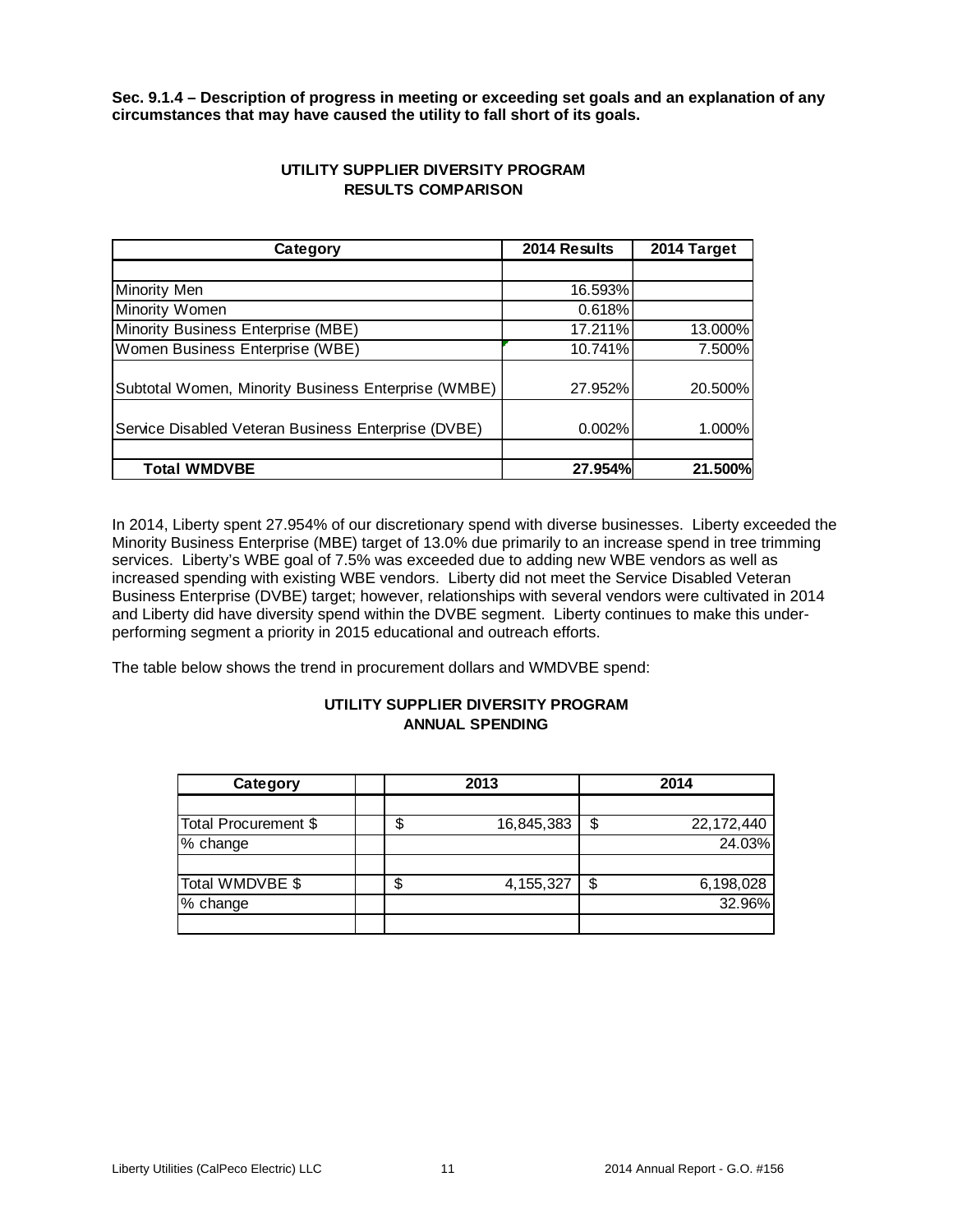**Sec. 9.1.5 – A summary of prime contractor utilization of WMDVBE subcontractors.**

|                   | <b>Minority</b><br>Men | <b>Minority</b><br>Women | <b>Minority</b><br><b>Business</b><br>Enterprise<br>(MBE) | Women<br><b>Business</b><br><b>Enterprise</b><br>(WBE) | Women<br><b>Minority</b><br><b>Business</b><br><b>Enterprise</b><br>(WMBE) | <b>Service</b><br><b>Disabled</b><br><b>Veterans</b><br><b>Business</b><br><b>Enterprise</b><br>(DVBE) | <b>TOTAL</b><br><b>WMDVBE</b> |
|-------------------|------------------------|--------------------------|-----------------------------------------------------------|--------------------------------------------------------|----------------------------------------------------------------------------|--------------------------------------------------------------------------------------------------------|-------------------------------|
| Direct \$         |                        | 136,915                  | \$3,816,059                                               | \$2,381,634                                            | \$6,197,693                                                                | 335<br>″\$                                                                                             | \$6,198,028                   |
| Subcontracting \$ |                        | -                        |                                                           |                                                        |                                                                            |                                                                                                        |                               |
| Total             |                        | 136.915                  | \$3,816,059                                               | \$2,381,634                                            | $$6.197.693 \, \,$ \$                                                      | 335                                                                                                    | \$6,198,028                   |

| Direct %            | 16.59%」 | $0.62\%$ | ່ 21% ເ<br>- 1 | 74%<br>10. | .952%<br>ົ | $0.00\%$ l | 27.95%        |
|---------------------|---------|----------|----------------|------------|------------|------------|---------------|
| Subcontracting<br>% | 0.00%   | $0.00\%$ | $0.00\%$ l     | $0.00\%$   | $0.000\%$  | $0.00\%$ l | $0.00\%$      |
| Total %             | 16.59%l | 0.62%    | 17.21%         | 10.74%     | 27.952%    | 0.00%      | 27.95%l<br>דר |

\*Totals may not sum due to rounding.

| Gross Procurement      | \$22,172,440 |
|------------------------|--------------|
| <b>IExclusion</b>      |              |
| <b>Net Procurement</b> | 522,172,440  |

Gathering data on the utilization of subcontractors is a difficult task for Liberty. Our existing ERP software solution doesn't provide the ability to capture this activity so Liberty Purchasing Staff is using a manual spreadsheet to record this information. Additionally, many of our requests to our limited number of prime contractors are left unanswered due to presumable time constraints. Liberty Purchasing Staff will reach out to the other investor-owned utilities (IOUs) to obtain a better understanding of best practices in this area and adopt a viable solution. Liberty Utilities continues to educate our existing vendors on our need to track subcontractor utilization. This issue will remain a focus throughout 2014 so a manageable data gathering process can be determined.

### **Sec. 9.1.6 – List of diverse supplier complaints received during the past year, accompanied by a brief description of the nature of each complaint and its resolution or current status.**

No complaints were filed with Liberty Utilities or with the California Public Utilities Commission regarding Liberty Utilities in 2014.

### **Sec. 9.1.7 – A summary of purchases and /or contracts for products and services in excluded categories.**

Liberty's total 2014 accounts payable activity totaled approximately \$92.887 million. The majority of our accounts payable activity is concentrated with Sierra and our purchase power agreement. Our purchase power totaled \$53.8 mln (57.9%) of our total accounts payable activity. Purchase power along with employee expense reimbursements, employee benefits, fleet lease payments, fees and taxes were not considered applicable in identifying or quantifying our discretionary spend total.

### **Sec. 9.1.8 – Description of any efforts made to recruit diverse suppliers of products or services in procurement categories where diverse supplier utilization has been low, such as legal and financial services, fuel procurement, and areas that are considered highly technical in nature.**

In 2014, Liberty Utilities stressed the importance of building supplier relationships with DVBE organizations. Our local presentations yielded minimal results. We were successful in identifying and utilizing a DVBE interpreter service for our billing inserts and legal notices. Several other DVBE organizations reached out to us directly but we were unable to utilize their services in 2014. In addition to our standard outreach efforts, Liberty Utilities' Regulatory Affairs Department will prepare and circulate a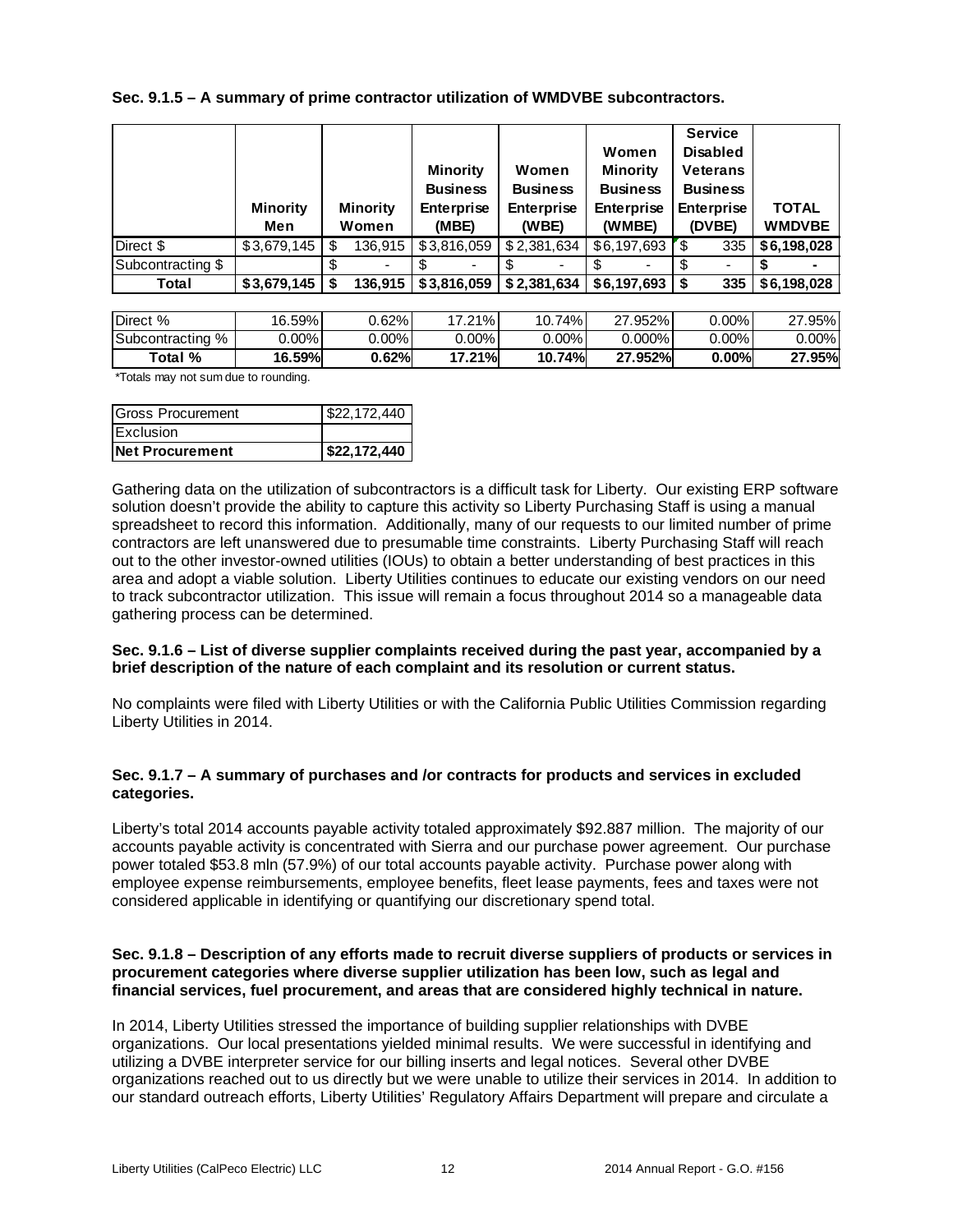master listing of certified DVBE organizations to Liberty Utilities' management team on a periodic basis to provide a steady reminder of our 2015 target.

| Liberty Utilities (CalPeco Electric) LLC WMDVBE Goals |                                                                                                                            |       |                                                                              |                                                                                    |  |  |
|-------------------------------------------------------|----------------------------------------------------------------------------------------------------------------------------|-------|------------------------------------------------------------------------------|------------------------------------------------------------------------------------|--|--|
|                                                       | <b>Minority</b><br>Women<br><b>Business</b><br><b>Business</b><br><b>Enterprise</b><br><b>Enterprise</b><br>(WBE)<br>(MBE) |       | <b>Disabled</b><br>Veteran<br><b>Business</b><br><b>Enterprise</b><br>(DVBE) | Women,<br>Minority,<br><b>Disabled</b><br>Veteran<br><b>Enterprise</b><br>(WMDVBE) |  |  |
|                                                       |                                                                                                                            |       |                                                                              |                                                                                    |  |  |
| Short-Term (2012)                                     | 8.50%                                                                                                                      | 7.50% | 0.50%                                                                        | 16.50%                                                                             |  |  |
| Mid-Term (2014)                                       | 13.00%                                                                                                                     | 7.50% | 1.00%                                                                        | 21.50%                                                                             |  |  |
| Long-Term (2016)                                      | 13.00%                                                                                                                     | 7.50% | 1.00%                                                                        | 21.50%                                                                             |  |  |

### **Sec. 10.1.1 – WMDVBE Annual Short-, Mid- and Long-Term Goals**

Liberty has exceeded its overall spend goal; however, the DVBE goal was not met. Our DVBE research and outreach activities will be enhanced and brought to the forefront in internal educational opportunities. Liberty Utilities will continue to emphasize our G.O. #156 target goals for dollars spent with WMDVBEs and to seek to increase our dollars spent with these diverse suppliers. Our company remains committed to supplier development and in increasing competitiveness in sourcing products and services.

### **Sec. 10.1.2 – Description of Utility Supplier Diversity Program planned for the next calendar year, internal/external program activities.**

For 2014, Supplier Diversity's plans include the following strategies to strengthen the program's results:

- Maintain implemented policies and processes that strengthen the alignment of strategic sourcing, Supplier Diversity, and Supply Chain Management.
- Educate and recruit all Liberty Utilities employees by including Supplier Diversity awareness in monthly safety meeting agendas.
- Communicate Supplier Diversity's plans and goals to key customers and business units to facilitate win-win outcomes.
- Utilize developed processes to maximize participation of diverse suppliers for commodities identified to be competitively bid.
- Promote Liberty Utilities' Supplier Diversity Program goals at local and regional disabled veteran group meetings/functions.
- Mentor existing non-certified suppliers on The Supplier Clearinghouse certification process.

**Sec. 10.1.3 – Plans for recruiting diverse suppliers of products or services where diverse supplier utilization has been low or were listed as excluded, such as legal and financial services, fuel procurement, areas considered highly technical in nature, and sole sourcing (transformers, cable/wire).**